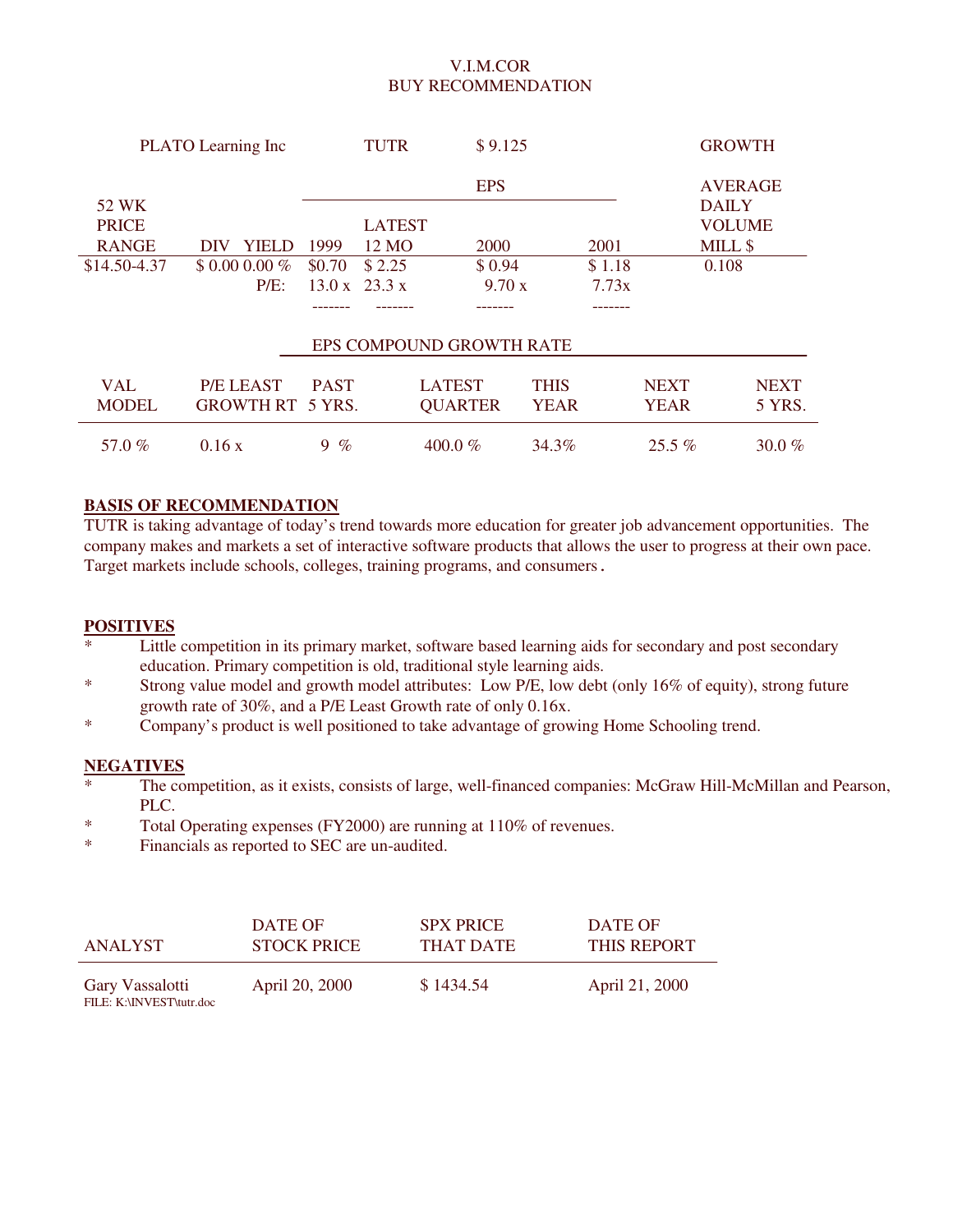# **PLATO Learning, Inc**

## **Company Description**

TUTR was once part of Control Data Corporation and was purchased by an investor group in 1989 becoming a publicly held company in 1992. Between 1992 and 1998 the company's new owners began to reshape its future by selling or discontinuing non-core businesses such as the NASD Training and Certification business and the Aviation Training Business. This left the core business of Educational and training software, the PLATO series.

### **Product Description**

The PLATO series of software consists of four proprietary tools:

- 1. PLATO Pathways Instructional management system designed for system control, tracking and reporting of student performance, and administration.
- 2. Micro PLATO Authoring System (MPAS)
- 3. PLATO Curriculum Design, Development and Delivery (PCD3) System The above (items 3&4) are tools for enhancing and maintaining portions of the PLATO Learning software system.
- 4. Win PLATO A proprietary courseware-authoring framework for writing Windows courseware.

From 1998 to 1999 educational courseware sales (i.e., Plato) increased from \$35.7mm to \$ 40.5mm, an increase of 13.4%. TUTR states the increase is a result of higher sales to both established and new customers. Lower margin hardware and third party software sales decreased by 0.57%. The end result was a 10% increase in gross profit from \$35.1mm 1998 to \$38.8mm 1999.

The following table lists the software titles and types in the PLATO system. As you can see, the diversity of the curriculum provided gives the product the needed breadth to ensure sales to meet wide variety of needs.

PLATO COURSEWARE: COMMUNICATION SCIENCE/ TECHNOLOGY Reading 1 and 2 Science Fundamentals Reading Strategies Chemistry 1 and 2 Advanced Reading Strategies Physics 1 and 2 Reading for Information Applied Physical Science:

Writing Series Fundamentals Writing in the Workplace Communication SOCIAL STUDIES Vocabulary Builder Social Studies

MATHEMATICS LIFE SKILLS Math Fundamentals **Life and Job Skills** Math Fundamentals (Spanish Edition) Parenting Skills Math Problem Solving

Technology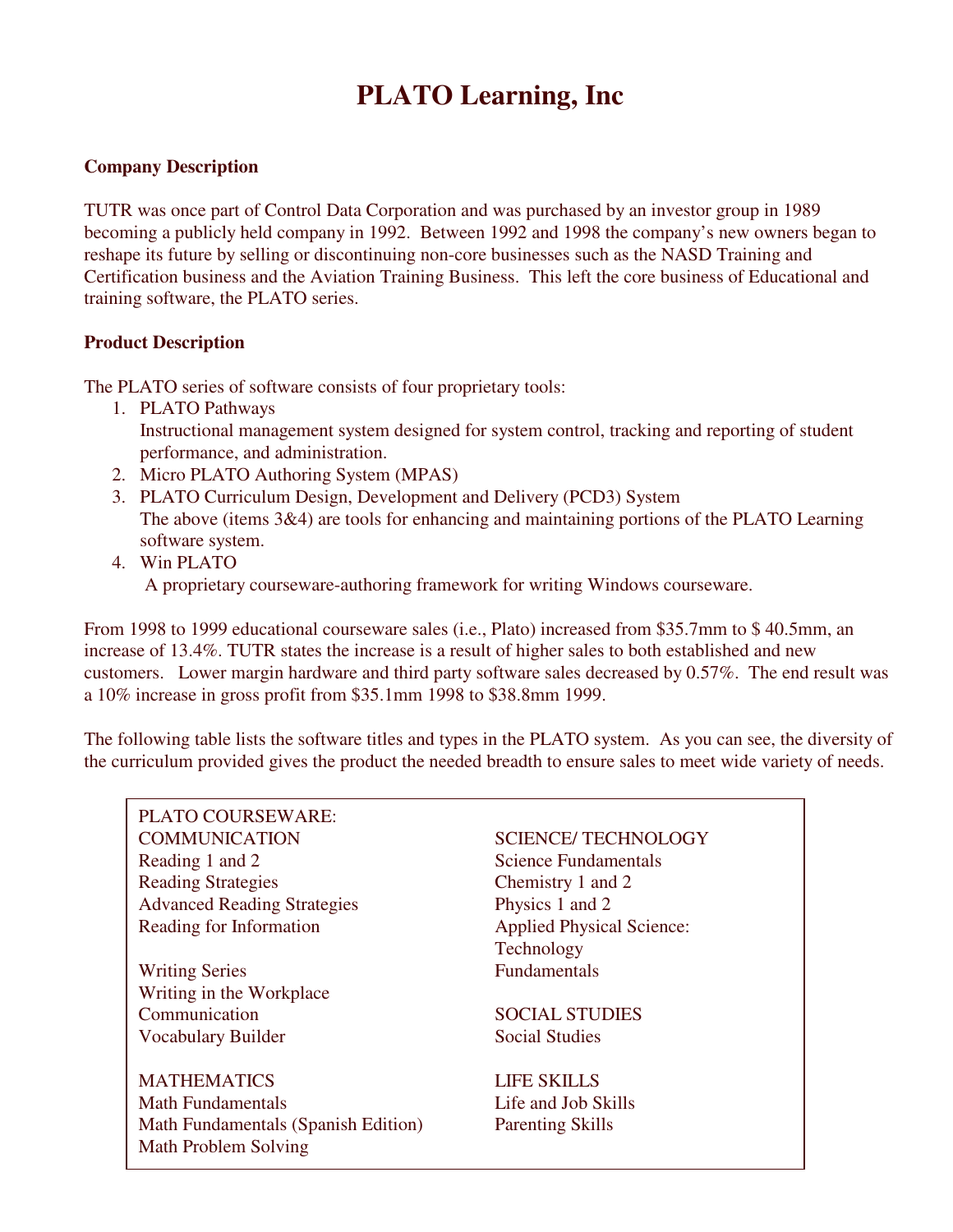| Data Skills<br>Pre-Algebra<br>Beginning, Intermediate and Advanced<br>Algebra                                                                     | WORKSKILLS/ SCHOOL-TO-WORK<br><b>Quality Fundamentals</b><br>Reading for Information                                                                                                         |
|---------------------------------------------------------------------------------------------------------------------------------------------------|----------------------------------------------------------------------------------------------------------------------------------------------------------------------------------------------|
| Beginning and Intermediate Algebra                                                                                                                | Communication                                                                                                                                                                                |
| (Spanish Edition)                                                                                                                                 | Writing in the Workplace                                                                                                                                                                     |
| Geometry and Measurement 1 and 2                                                                                                                  | Data Skills                                                                                                                                                                                  |
| Trigonometry                                                                                                                                      | The Employment Partnership                                                                                                                                                                   |
| Calculus 1 and 2                                                                                                                                  | The Problem Solving Experience                                                                                                                                                               |
| THIRD PARTY COURSEWARE:<br><b>Reading Horizons</b><br><b>Mindplay Writing Series</b><br><b>English Discoveries (ESL)</b><br><b>Toward Algebra</b> | <b>Business Software Training Series</b><br><b>Substances Abuse Series</b><br><b>Blueprint Reading</b><br>Mastering Geometric Dimensioning and<br>Tolerancing<br><b>Ultrakey Keyboarding</b> |
| PLATO SOFTWARE PRODUCTS:                                                                                                                          | <b>PLATO Records Transfer and</b>                                                                                                                                                            |
| <b>PLATO Curriculum Manager</b>                                                                                                                   | <b>Consolidation Utility</b>                                                                                                                                                                 |
| <b>PLATO Pathways Instructional</b>                                                                                                               | PCD3 Authoring System                                                                                                                                                                        |
| <b>Management System for Windows</b>                                                                                                              | PLATO S.T.A.R.                                                                                                                                                                               |
| <b>PLATO Remote Administration</b>                                                                                                                | PLATO on the Internet                                                                                                                                                                        |

Of course, how could we discuss software without mentioning the Internet somewhere? TUTR has embraced the Internet with the development of web based sales and product delivery systems. The PLATO software can be purchased to be run over the Internet, a local network (such as at a school system), or on stand-alone workstations via CD Rom.

## **Customer Base**

The software lends itself to a growing trend of computer ownership and use in the American homes and educational systems. According to US Census bureau data, computer use among school children grew from 32.2 mm in 1984 to 74.4mm in 1997. In addition, computer access and usage is greater (as a percentage) among children in the age groups for Plato software; 55% of 12-17 yr olds had computer access vs 42% for 3-7 yr olds. 88% of the households with computer's had incomes greater than \$75,000, giving the families spend able income that could be used for PLATO products.

## **Valuation**

The VIMCOR valuation model follows on the next page. Given the small cap nature of this company, a few modifications to the model have been made so that it would better reflect expected potential values. We believe that TUTR has the potential to increase in value by a substantial amount... in fact the growth model predicts a whopping 163% return near the end of year, giving a share price value of \$24. The value model is a bit more conservative, giving TUTR a potential return of 57% with a target price of \$14.30.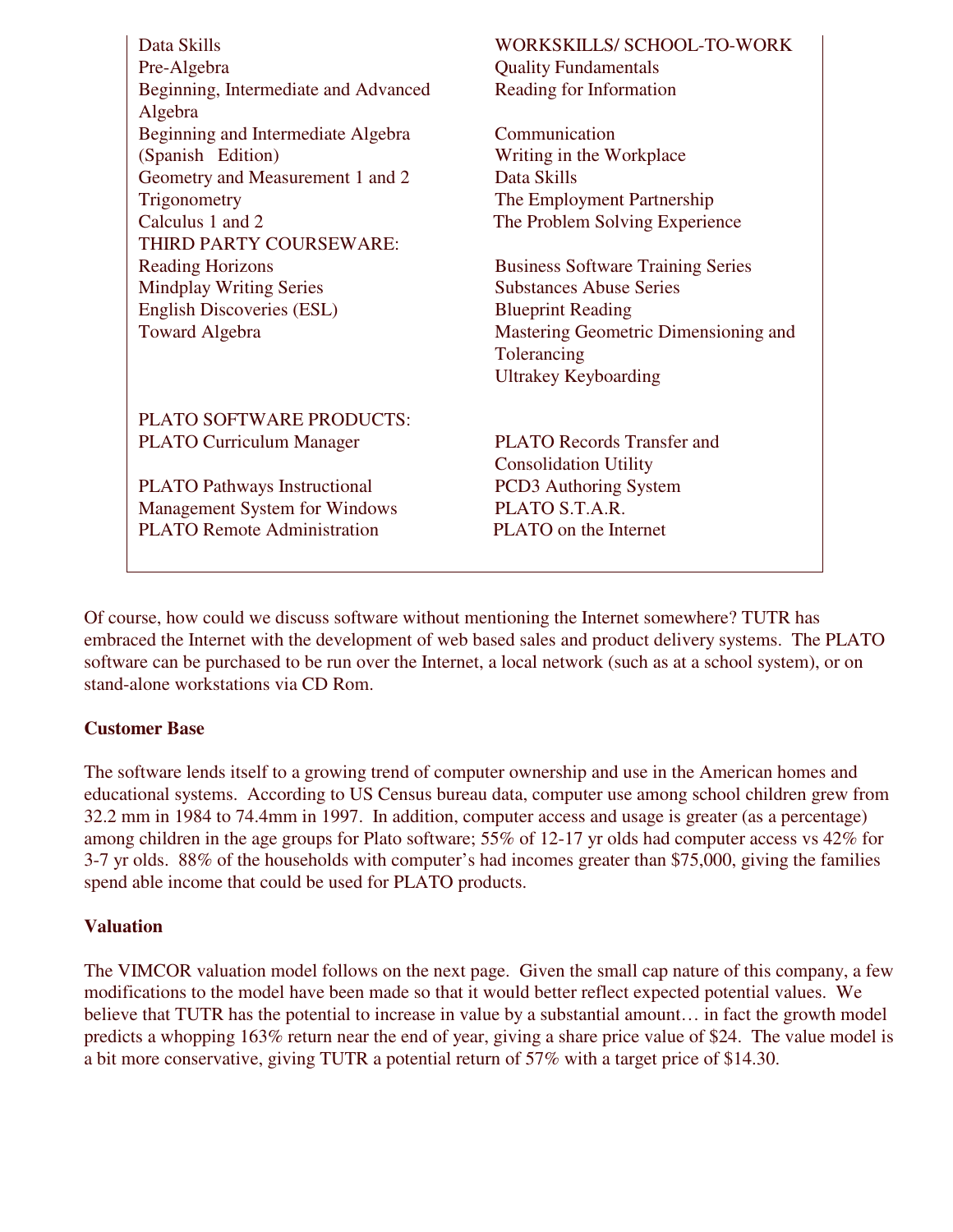|        |                                                                                    | 2000 1999  |             |
|--------|------------------------------------------------------------------------------------|------------|-------------|
| 100.0% | Revenues                                                                           | 100.0%     |             |
|        | Cost of revenues                                                                   | 18.0       | 17.0        |
|        | Gross profit                                                                       | 82.0       | 83.0        |
|        | Selling, general and administrative<br>expense<br>Product development and customer | 89.6       | 98.0        |
|        | support expense                                                                    | 20.6       | 23.6        |
|        | Total operating expenses                                                           | 110.2      | 121.6       |
|        | Operating loss                                                                     | (28.2)     |             |
| (38.6) | Interest expense<br>Other expense, net                                             | 3.1<br>0.5 | 10.9<br>0.9 |
|        | Loss before income taxes                                                           | (31.8)     |             |
| (50.4) | Income tax benefit                                                                 | (11.9)     |             |

\$14.30/share and the growth models prediction of \$24/share.

We believe that TUTR's revenue will grow faster than its expenses this year, and that its net loss (shown on the illustration as a percentage of revenue) will disappear.

The end result will be a more traditionally valued growth stock that should be able to hit future estimated valuations.

Thus, a true company valuation is probably somewhere between the value model's prediction of